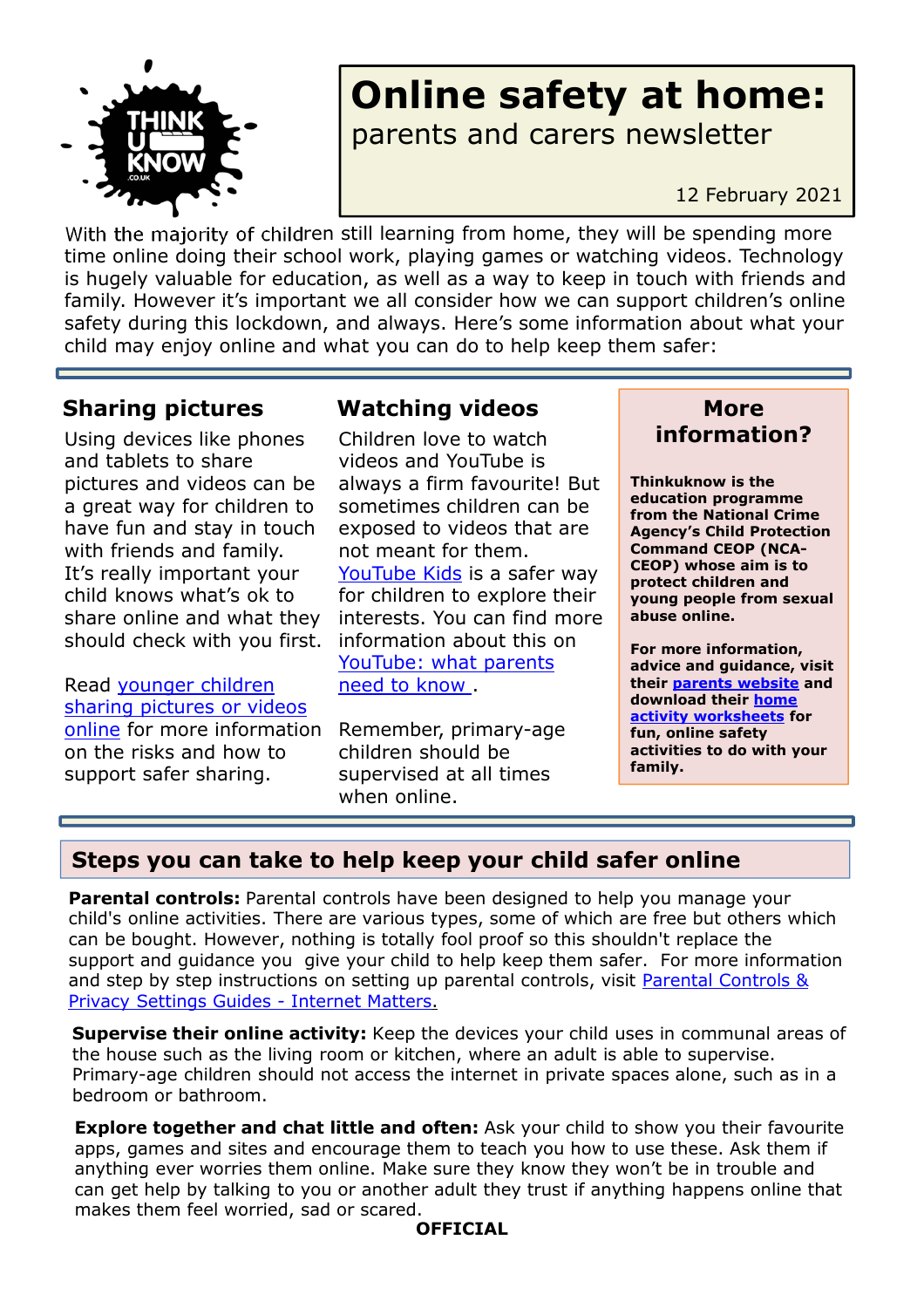# **What videos and games does your child watch or play online?**

**OFFICIAL** 

#### **Watching videos**

From animals doing funny things, to slime-making and game-tutorials, the internet has lots of fun videos for children to enjoy. But the amount and availability of content online means that children may see something inappropriate.

To understand what type of content might not be suitable and advice on how to help your child watch safely, watch this short video guide.

The internet is a public and open space where anyone can post and share content. This can be fun and entertaining for children, but it does mean your child may see for adults.

Find out what to do if you're worried your child might see something inappropriate online or what to do if they already have.

something that is intended for children to explore their Children love to watch videos and YouTube is always a firm favourite! But sometimes children can be exposed to videos that are not meant for them. YouTube Kids is a safer way interests. You can find more information about this on YouTube: what parents need to know .

> Remember, primary-age children should be supervised at all times when online.

#### **Online gaming**

Online games are social activities, and most have features that allow children to chat with others whilst they play.

For information about the positives of gaming, the risks of in-game chat and measures you can take to help protect them, watch this short video: In-game chat: a guide for parents and carers .

The PEGI (Pan European Game Information) rating system can be a useful tool to help you decide what online games are appropriate for your child.

For more information on the PEGI system and other factors to consider before deciding what's suitable, read Gaming: what's appropriate for your child

Gaming is popular with both children and adults and can help to cure that lockdown boredom! If your child is gaming, you may have some questions about how to keep them safer. If so, check out gaming: what parents need to know.

For a guide on the apps, sites and games your child might enjoy, visit: Net Aware.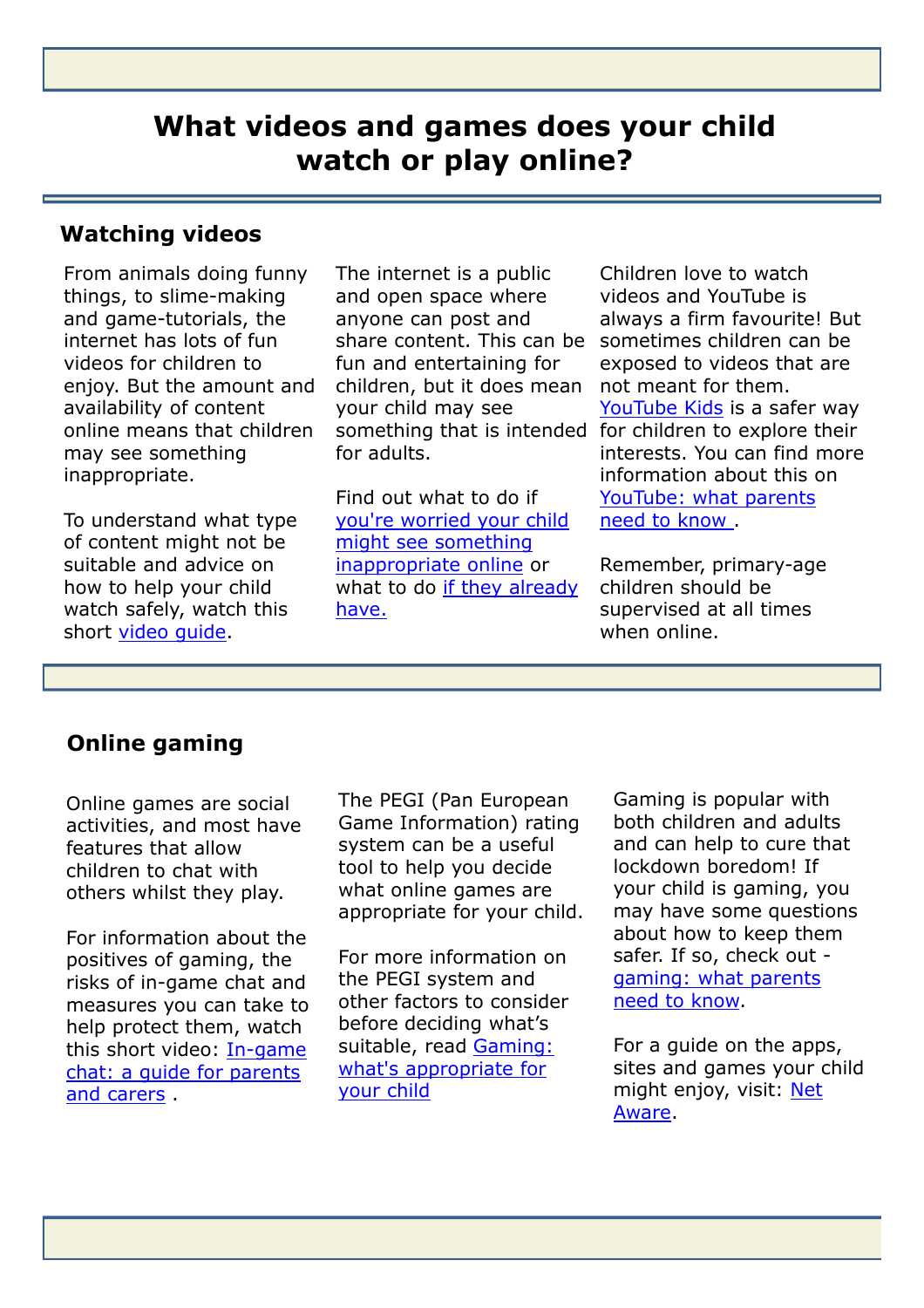## **Who are your child's online friends and what are they sharing?**

**OFFICIAL** 

#### **Chatting, being kind and making friends online**

Primary-age children may not have previously had much experience with video chatting apps such as zoom, FaceTime and Skype, but may well be using them now for education or to keep in touch with family and friends.

To make sure your child has a positive experience video chatting online, read this guide for parents and carers

The internet has many positive opportunities for children to learn and play, but it can also be used in negative and unkind ways.

It's really important to speak to your child about being kind online, and how they can get help if they see or hear anything that makes them feel worried, scared or sad. Use these conversation starters to help your child understand the importance of being kind online.

The term 'online friend' can be used to describe people you only know through the internet, or those that you also know offline. Some children make friends online by meeting new people through online platforms such as gaming sites.

To help children have positive online friendships, read this handy guide.

#### **Sharing information, pictures and videos**

It's harder to stay connected with our friends and family right now, so you may be sharing more images and videos of our children online via social media. But before you do, there are some important things to consider.

Read sharing pictures of your children for info on how to protect your younger, or older child whilst staying social.

Using devices like phones and tablets to share pictures and videos can be a fun way for children to have fun and stay in touch with friends and family online. It's really important your child knows what's ok to share online and what they should check with you first.

Read younger children sharing pictures or videos online for more information on the risks and how to support safer sharing.

Personal information is any information that can be used to identify your child. Sharing personal information online is easy and sometimes children, like adults, might share more online than they would offline, which can be risky.

Read your child's personal information and how to protect it online for information and advice.